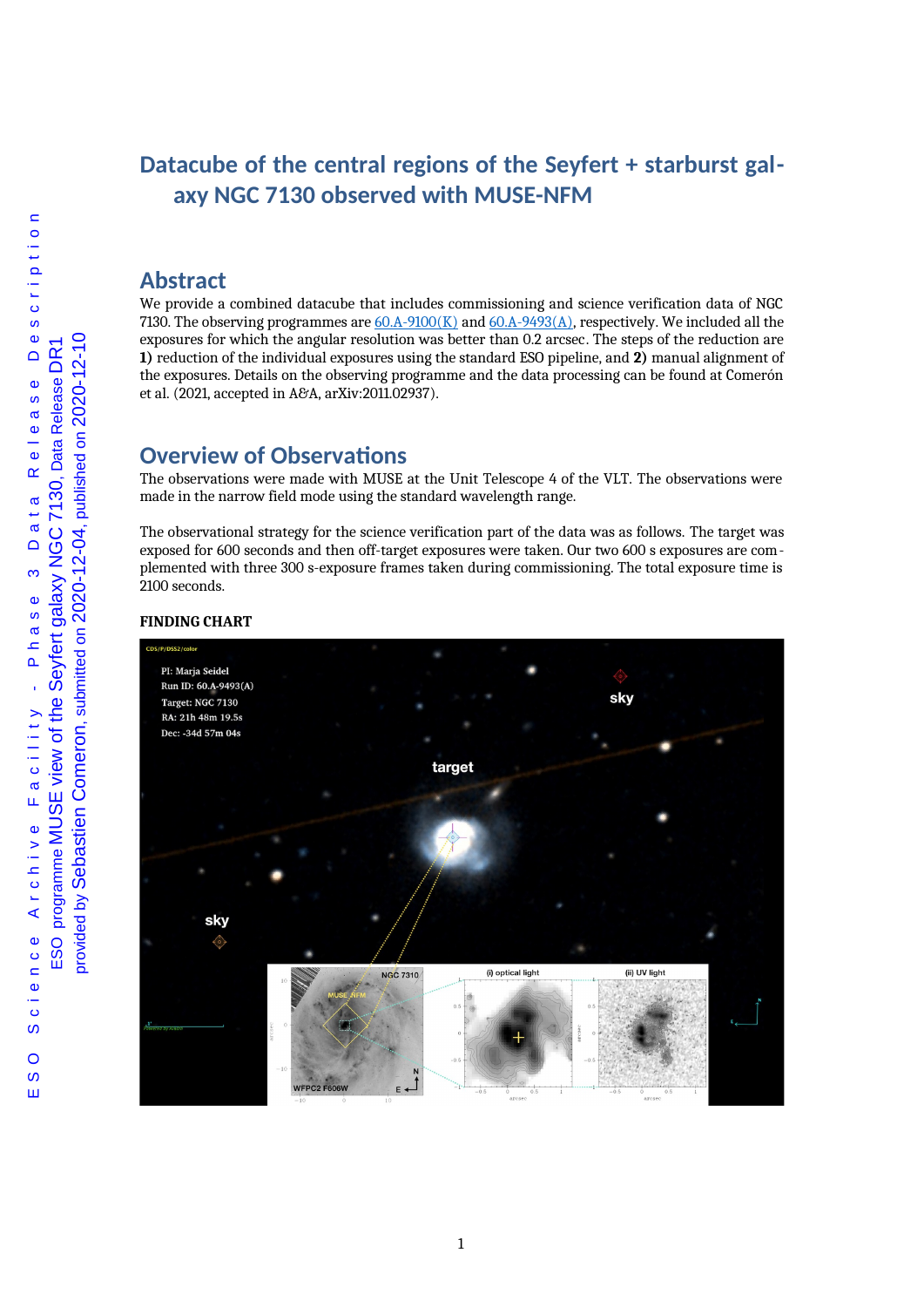## **Release Content**

We release the combined datacube and the white light image of the target.

The datacube covers the spectral range between 4750 and 9300 Å and has a spectral resolution of roughly 2.5 to 2.7 Å depending on the wavelength (see the wavelength modelling in Bacon et al. 2017). The sampling is of 1.25 Å per pixel. The limiting magnitude for a point sources is of 22.4 mag in AB. The angular resolution is 0.17 arcsec.

The complete dataset weights about 6 Gb.

The table below displays some of the information on the two observational programmes, namely their name, the coordinates of the target, the date of the observation, the exposure time per pointing, and the number of useful pointings.

| Programme      | <b>Target</b> | RA            | <b>Dec</b>  | <b>DATE-OBS</b>   | EXP-<br><b>TIME</b> | N |
|----------------|---------------|---------------|-------------|-------------------|---------------------|---|
| $60.A-9100(K)$ | NGC 7130      | 21h 48m 19.5s | -34º57'04'' | 2018-06-21        | 300 s               | 3 |
| $60.A-9493(A)$ | NGC 7130      | 21h 48m 19.5s | -34º57'04'' | $12018 - 09 - 18$ | 600 s               |   |

## **Release Notes**

The spectral reference system for the datacubes in barycentric and the wavelength are measured in air.

### **Data Reduction and Calibration**

The individual exposures were reduced using version 2.8.1 of the MUSE pipeline under version 2.9.1 of the Reflex environment.

Probably due to the lack of point sources in the field of view, the alignment recipe failed. Hence, we aligned the individual pointings manually and we combined them using the muse\_exp\_combine recipe.

### **Data Quality**

The datacube is astrometrically calibrated using the bright OB region at  $x \sim 189$  and  $y \sim 321$ , which is a point source that is recorded in Gaia with ra=327.0816588208739 and dec=-34.95061553421567.

The white-light 5-sigma depth for a point source is estimated to be around 22.4 mag arcsec<sup>-2</sup> in AB.

**Known issues** None.

#### **Previous Releases** None.

# **Data Format**

#### **Files Types**

The datacubes file is named DATACUBE\_FINAL.fits. Each datacube has two extensions. The first one (EXTNAME=DATA) contains the data value whereas the second one (EXTNAME=STAT) contains the data variance.